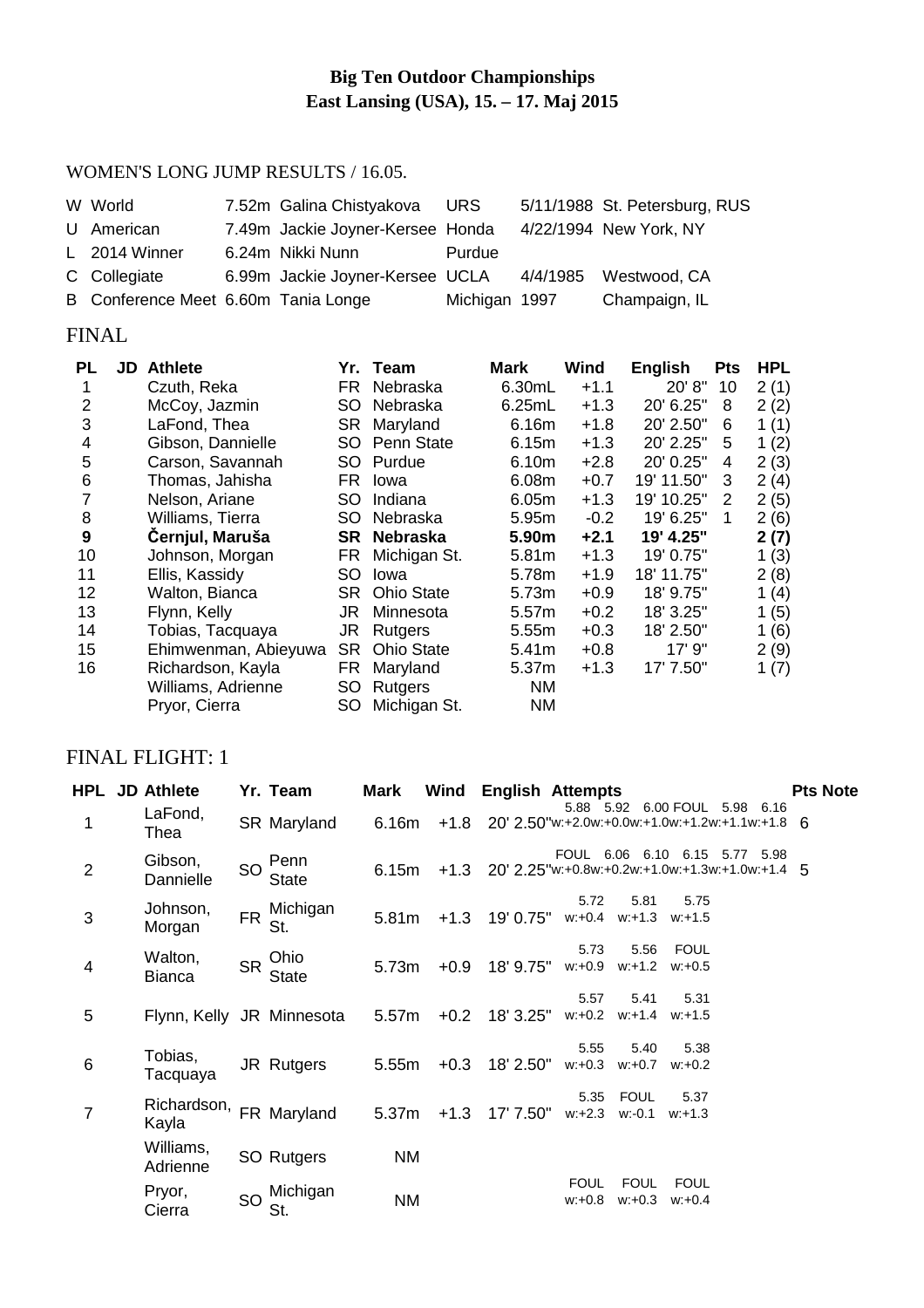# FINAL FLIGHT: 2

|                 | <b>HPL JD Athlete</b>      | Yr. Team                                                                         |               | <b>Mark</b> Wind English Attempts                                  |                               |                |                               |                   | <b>Pts Note</b> |
|-----------------|----------------------------|----------------------------------------------------------------------------------|---------------|--------------------------------------------------------------------|-------------------------------|----------------|-------------------------------|-------------------|-----------------|
| 1               |                            | Czuth, Reka FR Nebraska 6.30mL +1.1 20'8"w:+1.1w:+1.5w:+1.3w:-0.0w:+0.6w:+1.6 10 |               |                                                                    |                               |                | 6.30 6.09 4.39 PASS 5.96 FOUL |                   |                 |
| $\overline{2}$  | McCoy,<br>Jazmin           | SO Nebraska                                                                      |               | 6.25mL +1.3 20'6.25"w:+1.3w:+1.3w:+2.1w:+1.6w:+1.4w:+1.5 8         |                               |                | 6.12 6.25 6.09 5.72 5.67 6.21 |                   |                 |
| 3               | Carson,<br>Savannah        | SO Purdue                                                                        |               | 6.10m +2.8 20' 0.25"w:+0.4w:+1.3w:+1.4w:+0.6w:+2.8w:+1.6 4         |                               |                | 6.02 5.95 6.04 5.87 6.10 6.01 |                   |                 |
| $\overline{4}$  | Thomas,<br>Jahisha         | FR lowa                                                                          |               | 6.08m + 0.7 19' 11.50" w:+0.7 w:+0.7 w:+0.9 w:+0.3 w:+1.8 w:+1.2 3 |                               |                | 5.71 6.08 6.03 6.00 5.97 FOUL |                   |                 |
| 5               | Nelson,<br>Ariane          | SO Indiana                                                                       |               | 6.05m +1.319' 10.25" w:+1.2 w:+1.1 w:+1.3 w:+1.3 w:+1.0 w:+1.8 2   |                               |                | 5.93 5.92 6.05 5.61 5.99 6.05 |                   |                 |
| $6\phantom{1}6$ | Williams,<br>Tierra        | SO Nebraska                                                                      |               | 5.95m -0.2 19' 6.25" w:+1.0 w:+1.3 w:+1.2 w:+1.9 w:+0.8            |                               |                | 5.90 FOUL 5.73 5.84 5.89 5.95 | $\frac{W}{0.2}$ 1 |                 |
| $\overline{7}$  | Černjul,<br>Maruša         | SR Nebraska                                                                      |               | $5.90m$ +2.1 19' 4.25"w:+1.1w:+2.1w:+0.8w:+1.6w:+1.1w:+1.3         | FOUL 5.90 5.85 FOUL 5.83 5.59 |                |                               |                   |                 |
| 8               | Ellis, Kassidy SO Iowa     |                                                                                  |               | 5.78m +1.918'11.75" w:+1.3 w:+1.8 w:+1.9                           | 5.60                          | 5.76           | 5.78                          |                   |                 |
| 9               | Ehimwenman, SR<br>Abieyuwa | Ohio<br><b>State</b>                                                             | $5.41m + 0.8$ | 17' 9" w:+0.8                                                      | 5.41                          | FOUL<br>w:+0.9 | <b>PASS</b><br>w:-0.0         |                   |                 |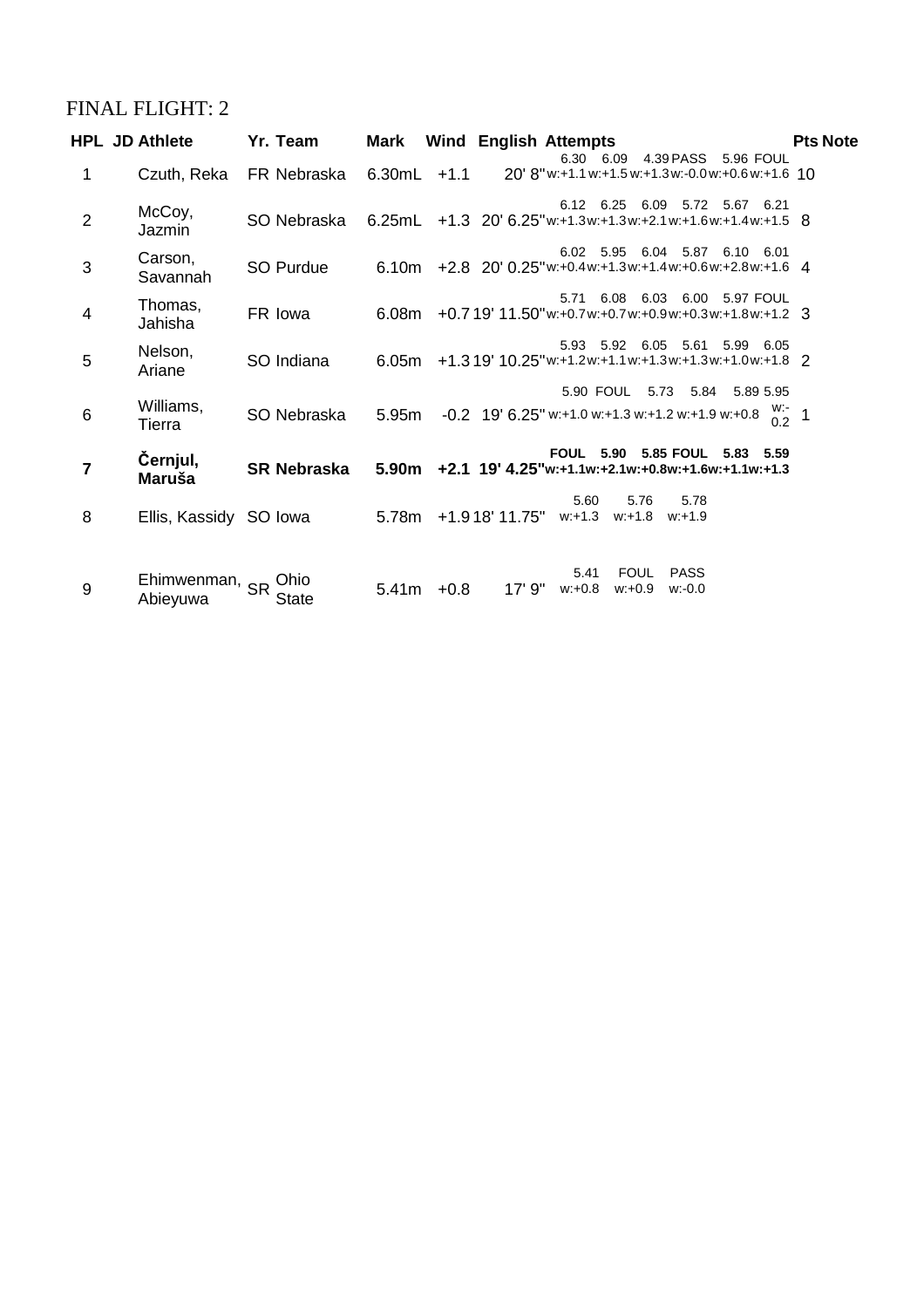#### WOMEN'S HIGH JUMP RESULTS / 17.05.

| W World                               | 2.09m Stefka Kostadinova BUL  |             | 7/30/1987 Rome, ITA               |
|---------------------------------------|-------------------------------|-------------|-----------------------------------|
| U American                            | 2.05m Chaunte Lowe            | Nike        | 5/26/2010 Des Moines, IA          |
| L 2014 Winner                         | 1.76m Khanishah Williams Iowa |             |                                   |
| C Collegiate                          | 1.99m Brigetta Barrett        |             | Arizona 4/11/2013 Los Angeles. CA |
| B Conference Meet 1.88m Corissa Yasen |                               | Purdue 1995 | Minneapolis, MN                   |

# FINAL

| PL             |    | <b>JD</b> Athlete                |           | Yr. Team             | <b>Mark</b> | <b>English</b> |   | <b>Jumping Record</b>                   |            |            |                                                  |           |         | Pts            |
|----------------|----|----------------------------------|-----------|----------------------|-------------|----------------|---|-----------------------------------------|------------|------------|--------------------------------------------------|-----------|---------|----------------|
| 1              | 1  | Melville,<br>Amber               |           | SR Maryland          | 1.82mL      | 5' 11.50"      | P | O                                       | O          | O          | 1.63 1.68 1.73 1.76 1.79 1.82 1.85<br>O          | XO XXX    |         | 10             |
|                |    |                                  |           |                      |             |                |   | 1.63 1.68 1.73 1.76 1.79                |            |            |                                                  | 1.82 1.85 |         |                |
| $\mathbf{2}$   | 2  | Černjul,<br><b>Maruša</b>        |           | SR Nebraska          | 1.82mL      | 5' 11.50"      | Ρ | $\mathbf{o}$                            | Ο          | О          | O                                                |           | XXO XXX | 8              |
| 3              | 3  | Czuth,<br>Reka                   |           | FR Nebraska          | 1.79mL      | 5' 10.50"      | P | $\circ$                                 | O          | O          | 1.63 1.68 1.73 1.76 1.79 1.82<br>XO XXX          |           |         | 6              |
| 4              | 4  | DiPietro,<br>Ellen               | <b>FR</b> | Michigan<br>St.      | 1.79mL      | 5' 10.50"      | P | O                                       | XO         |            | 1.63  1.68  1.73  1.76  1.79  1.82<br>XO XXO XXX |           |         | 5              |
| 5              | 5  | Bloch-<br>Jones,<br>Kandie       |           | SO Illinois          | 1.76m       | 5' 9.25"       | P | 1.63 1.68 1.73 1.76 1.79<br>O           | XO         | $\circ$    | <b>XXX</b>                                       |           |         | $\overline{4}$ |
| 6              | 6  | Richardson, SO<br>Ahmenah        |           | Penn<br><b>State</b> | 1.76m       | 5' 9.25"       | P | XXO                                     | O          |            | 1.63  1.68  1.73  1.76  1.79<br>XO XXX           |           |         | 3              |
| $\overline{7}$ | 7  | Glover,<br>Jasmine               | JR        | Ohio<br><b>State</b> | 1.73m       | 5' 8''         | P | 1.63 1.68 1.73 1.76<br>O                | $\circ$    | <b>XXX</b> |                                                  |           |         | 2              |
| 8              | 8  | LaFond,<br>Thea                  |           | SR Maryland          | 1.73m       | 5' 8''         | P | 1.63 1.68 1.73 1.76<br>O                |            | XO XXX     |                                                  |           |         | 0.5            |
| 8              | 8  | Wade,<br>Peyton                  |           | FR Maryland          | 1.73m       | 5' 8''         | O | 1.63 1.68 1.73 1.76<br>O                |            | XO XXX     |                                                  |           |         | 0.5            |
| 10             | 10 | Mather,<br>Rachel                |           | FR Indiana           | 1.73m       | 5' 8''         | O | 1.63 1.68 1.73 1.76<br>O                | XXO XXX    |            |                                                  |           |         |                |
| 10             | 10 | Laurel,<br>Isabella              |           | FR Maryland          | 1.73m       | 5' 8''         |   | 1.63 1.68 1.73 1.76<br>O O XXO XXX      |            |            |                                                  |           |         |                |
| 12             |    | Kieffer-<br>12 Wright,<br>Claire |           | FR Michigan          | 1.73m       | 5' 8"          |   | 1.63  1.68  1.73  1.76<br>O XXO XXO XXX |            |            |                                                  |           |         |                |
| 13             | 13 | Ellenwood,<br>Georgia            |           | SO Wisconsin         | 1.68m       | 5'6''          | O | 1.63 1.68 1.73                          | O XXX      |            |                                                  |           |         |                |
| 13             | 13 | Beckman,<br>Alex                 |           | JR Minnesota         | 1.68m       | 5' 6"          | O | 1.63 1.68 1.73<br>$\circ$               | <b>XXX</b> |            |                                                  |           |         |                |
| 13             |    | 13 Tuuri, Heta FR Minnesota      |           |                      | 1.68m       | 5' 6''         | O | 1.63 1.68 1.73                          | O XXX      |            |                                                  |           |         |                |